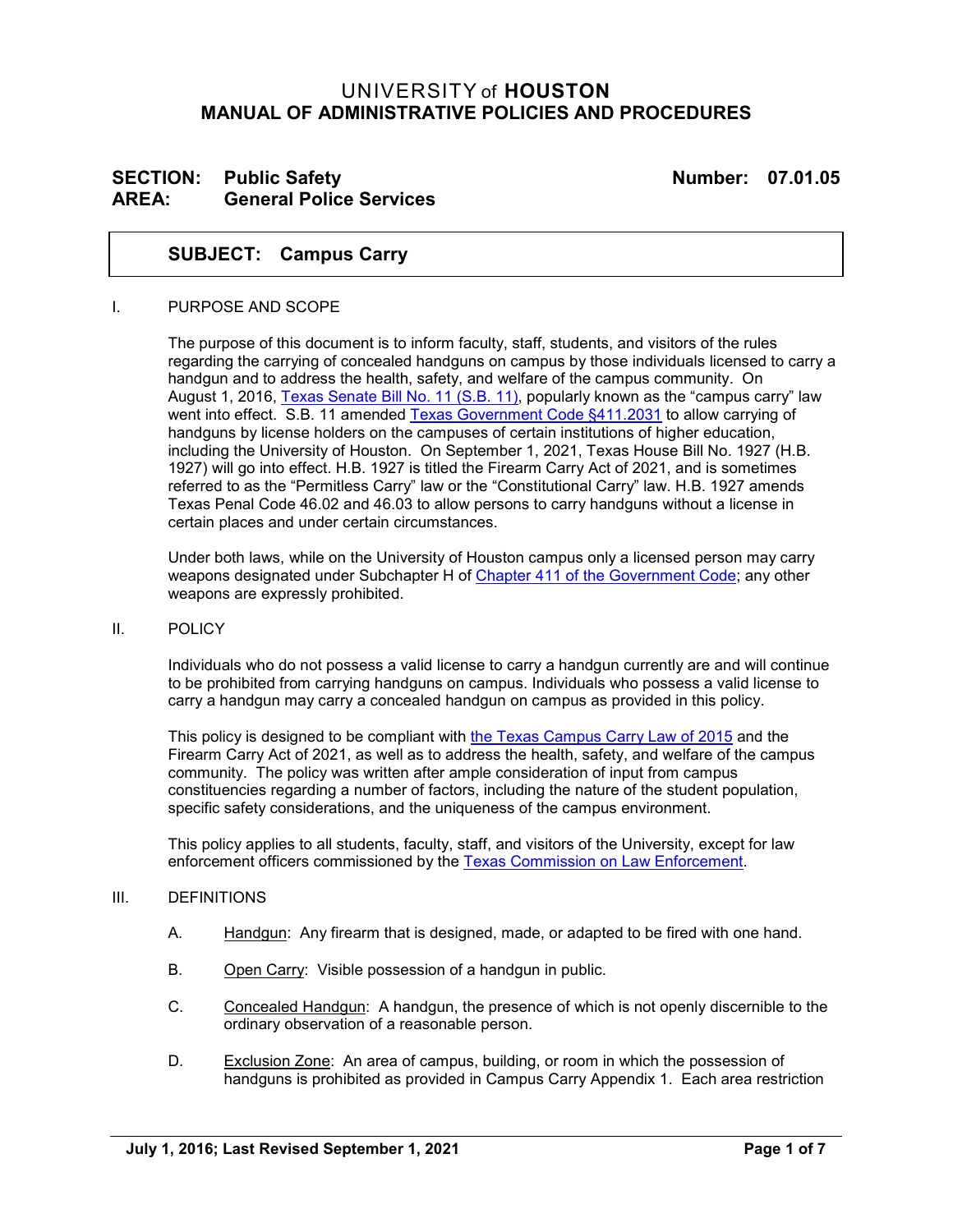requires that notice be given to license holders as specified under [Texas Penal](https://statutes.capitol.texas.gov/Docs/PE/htm/PE.30.htm#30.06)  [Code §30.06.](https://statutes.capitol.texas.gov/Docs/PE/htm/PE.30.htm#30.06)

- E. Temporary Exclusion Zone: An area of campus, building, or room in which the possession of handguns is prohibited for a specific time period, upon prior application and approval of the temporary exclusion. Requests for a temporary exclusion zone are done on the same form as requests for a permanent exclusion zone, and should be submitted to [campuscarry@uh.edu](mailto:campuscarry@uh.edu) as soon as practicable. Each temporary exclusion area requires that notice be given to license holders as specified under [Texas Penal](https://statutes.capitol.texas.gov/Docs/PE/htm/PE.30.htm#30.06)  [Code §30.06.](https://statutes.capitol.texas.gov/Docs/PE/htm/PE.30.htm#30.06)
- F. Secure Storage Area: An area designated by the University for storage of handguns belonging to the faculty, staff, students, and visitors of the University community. It must be operated by armed University of Houston Department of Public Safety (UHDPS) personnel and accessible to handgun owners twenty-four hours a day, seven days a week.
- G. License to Carry a Handgun: A License to Carry a Handgun (LTC) issued by the Texas Department of Public Safety (TXDPS), under [Texas Government Code,](https://statutes.capitol.texas.gov/Docs/GV/htm/GV.411.htm) Chapter 411, Subchapter H. Also includes valid Concealed Handgun Licenses issued by the TXDPS, as well as licenses from other states, the validity of which is recognized by the State of Texas.
- H. Disciplinary Action: Sanctions by the University, up to and including removal, probation, suspension, dismissal, and termination.
- I. Retention Holster: A holster with at least one retention feature or device.
- J. Grievance: A written formal expression of disagreement or dissatisfaction with employee-related, residential, academic, or instructional matters, which has been filed pursuant to University policies and procedures.
- K. Significant Risk: A high probability of harm, not just a slightly increased, speculative, or remote risk.
- L. Substantial Harm: A serious injury or death to a person or persons, or destruction of valuable property.
- M. University of Houston Campus All areas of the University of Houston, including areas that are not adjacent to the main campus, such as the UH Technology Bridge (formerly known as Energy Research Park), UH Sugar Land, and UH Katy.

#### IV. SUPPORTING POLICY INFORMATION

The primary responsibility for enforcement of this policy lies with UHDPS. Disputes, concerns, or reports of policy violation should be communicated immediately to UHDPS, which will enforce both Texas law and UH policy as appropriate.

#### V. PROCEDURES

Failure to comply with any of the following procedures may result in Disciplinary Action.

A holder of an LTC may carry a concealed handgun on or about his or her person on the University of Houston campus and in buildings, including UH Sugar Land, except in Exclusion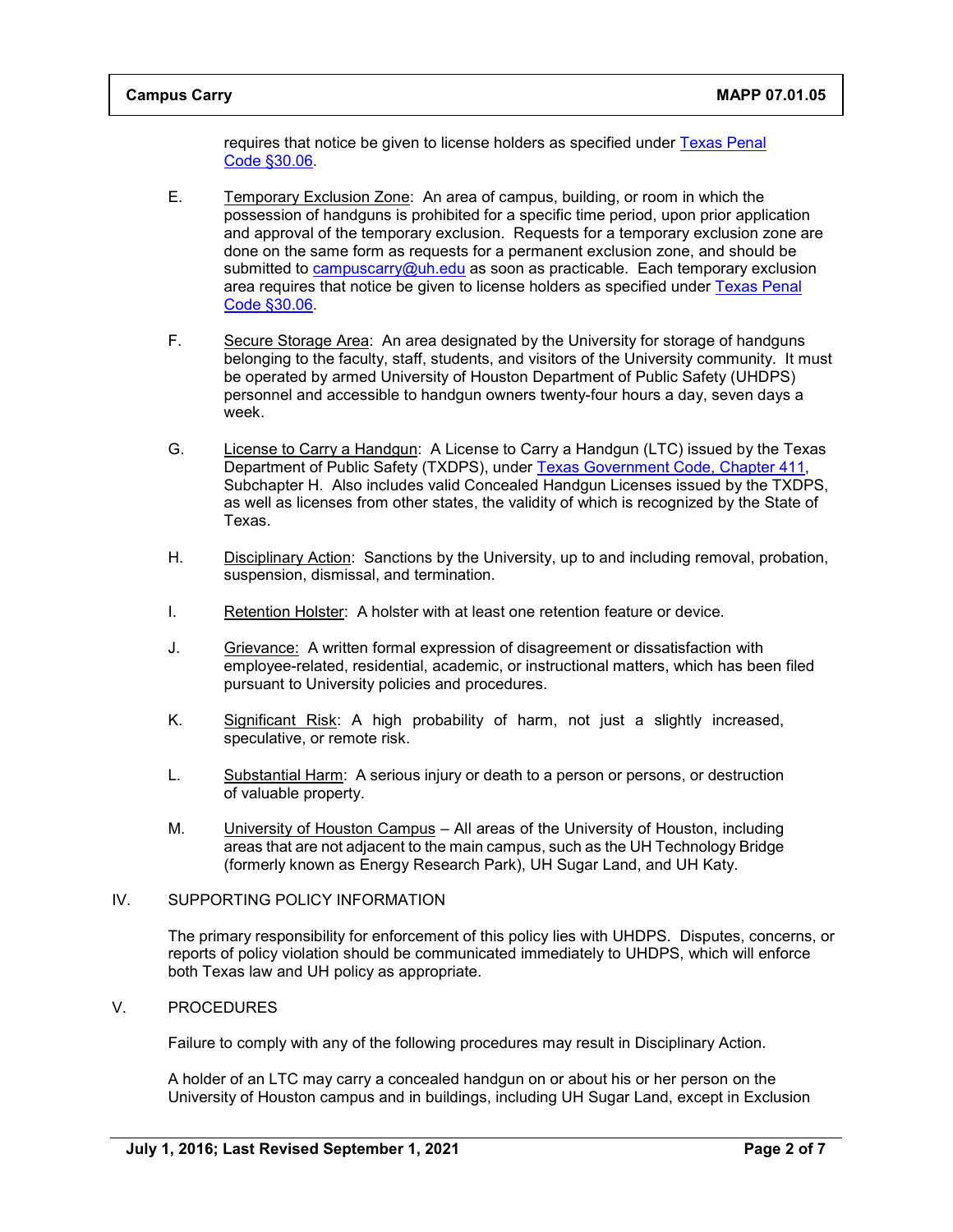Zones. Handguns must be carried in a retention holster that covers the trigger. It is the responsibility of the holder of the LTC to conceal any handgun so that it is not partially or wholly visible to another person. Persons who do not hold a valid LTC are prohibited from carrying a concealed weapon on campus or in buildings. When not carried on or about a person, handguns must be in a Secure Storage Area, concealed in a locked vehicle, or a gun safe meeting requirements set out in Appendix 2, unless otherwise specified below.

- A. Faculty and Staff: Faculty and staff may not store handguns overnight on University property, unless stored in Secure Storage Area. Temporary storage during an employee's work shift in a locked cabinet, drawer, or gun safe meeting requirements set out in Appendix  $2(1) - (4)$  is permitted. Storage is not permitted in gym lockers or other lockers in public areas. Moreover, if an employee uses a University leased or owned vehicle, temporary concealed storage in a compartment of the locked vehicle that restricts access by others is permissible. Unless an employee is required to carry a firearm as part of the employee's specific job duties, any possession or use of a firearm by the employee is not considered to be within the scope of employment with the University. As such, any employee who chooses to use a firearm is acting in the employee's individual capacity and not as an agent of the University.
- B. Alcohol: Possessing a weapon on campus while intoxicated is prohibited.
- C. Off-Campus Travel: University-led groups travelling off campus may exclude handguns to fulfill legal or contractual obligations or to allow a group to travel in a gun-restricted area.
- D. Open Carry: Except as provided in this paragraph, all persons, including license holders, are prohibited from openly carrying a handgun on the University of Houston campus, including on any public driveway, street, sidewalk or walkway, parking lot, parking garage or other parking area on campus. The carrying of an unconcealed handgun on campus is restricted to authorized members of the UHDPS, other law enforcement officers, and other persons who may be designated by appropriate law enforcement authorities.
- E. Intentional Reveal: Intentionally revealing a handgun on campus is prohibited. Any such incident will be grounds for Disciplinary Action.
- F. Inquiry of LTC or Carrying Status by University Employees: Employees of the University, with the exception of members of UHDPS, shall not inquire as to whether any person is carrying a concealed weapon or possesses an LTC.
- G. Verbal Reference to Firearms or Other Weapons: The declaration of handgun possession or LTC status may be considered a threat under some circumstances. See [MAPP 07.02.03](https://www.uh.edu/policies/_docs/mapp/07/070203.pdf) for more information about responses to threats.
- H. Weapon Discharge: The discharge of a weapon intentionally or unintentionally anywhere on campus by any person may be grounds for Disciplinary Action.
- I. Other Weapons: All other weapons are strictly prohibited for students, faculty, staff, and visitors, including long guns, knives with blades longer than 5.5 inches, brass knuckles, clubs, and explosives. Their possession on campus is grounds for immediate Disciplinary Action.
- J. Storage Facilities: Secure Storage Areas will be maintained at the campus police station and at other locations that may be established by the University.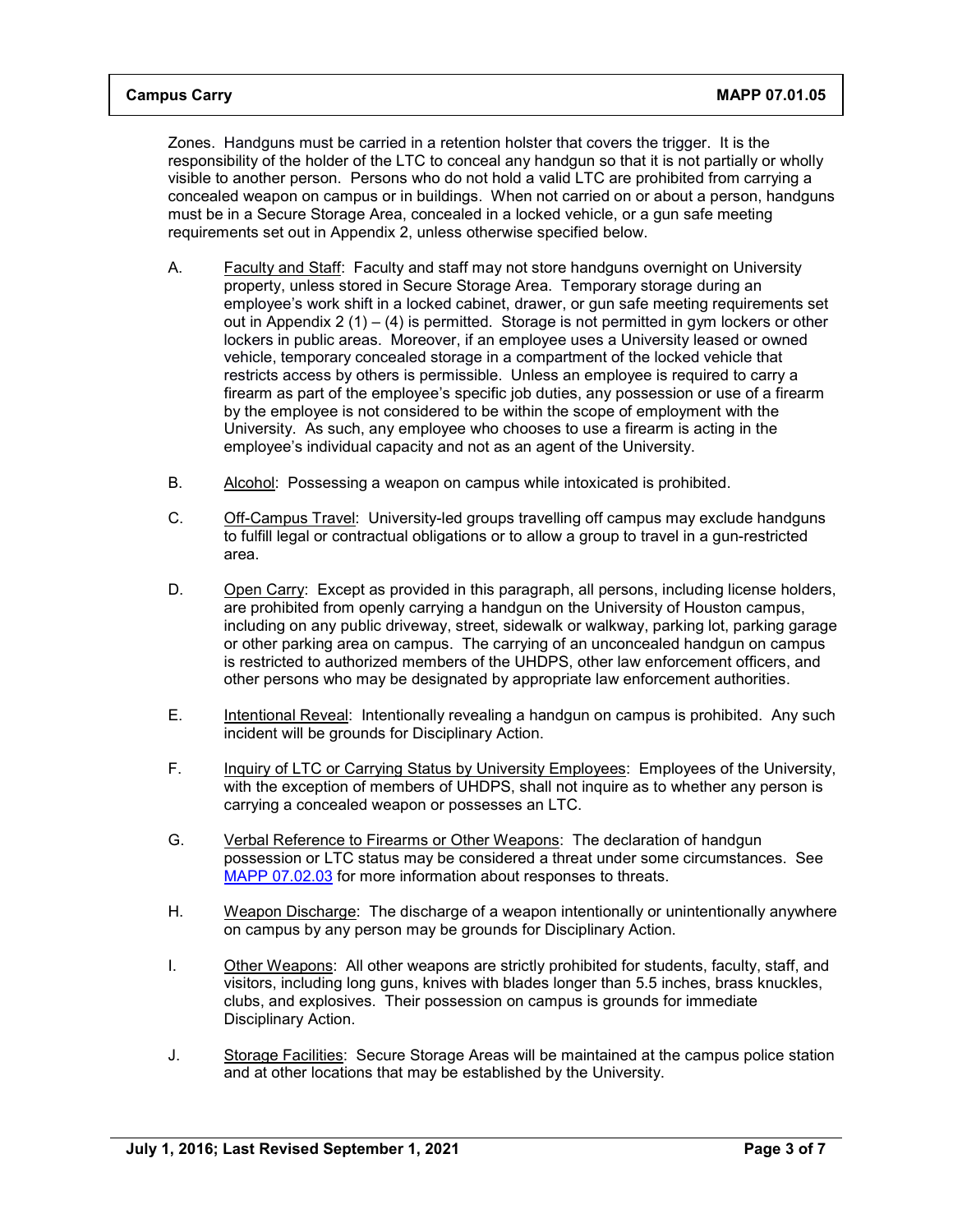- K. Establishment of Exclusion Zones: The University Safety and Security Committee will review applications to establish, modify or eliminate gun exclusion zones based on an application by a University unit. The application must contain the exact zone to be excluded, modified, or eliminated, a rationale for the exclusion based on the exclusion zone criteria, and a plan for where required signs are to be placed.
	- 1. If an exclusion is sought based on the "assigned employee office" criteria in Section L.11 of this policy, the application must include a complete description of the Significant Risk of Substantial Harm due to a negligent discharge. The application also must specify the alternate location where meetings may take place that are not subject to an exclusion.
	- 2. The committee may modify the proposal on the basis of feasibility of implementation. A sample application to establish, modify or eliminate an exclusion zone is included in Appendix 3 and may be accessed at [http://www.uh.edu/police/campus-carry/Exclusion\\_Zone\\_Form.pdf.](http://www.uh.edu/police/campus-carry/Exclusion_Zone_Form.pdf)
	- 3. The Safety and Security Committee will suggest amendments to the list of Exclusion Zones, including recommendations to add or remove areas from the list. These recommendations will be taken to the Vice President for Administration and Finance, who will determine whether a building or area should be added to or removed from the list.
	- 4. The list of Exclusion Zones will be maintained separately in the [Campus Carry](http://www.uh.edu/police/campus-carry/MAPP_07.01.05_Appendix1.pdf)  [Appendix 1.](http://www.uh.edu/police/campus-carry/MAPP_07.01.05_Appendix1.pdf) Expedited review of an existing Exclusion Zone may be requested with a written justification.
	- 5. Requests for Temporary Exclusion Zones should be submitted as soon as practicable but no later than one week before the scheduled event.
- L. Criteria for Establishment of Exclusion Zones: In order to establish the proper exclusion zones, the University consulted with its students, staff, and faculty regarding the nature of the student population, as well as the specific safety considerations and uniqueness of the campus environment, including but not limited to, mental health counseling, healthrelated clinical facilities, grievance and/or disciplinary hearings (including allegations under Title IX [of the Education Amendments of 1972,](https://www.dol.gov/oasam/regs/statutes/titleix.htm) etc.), sporting and interscholastic events, places of religious worship, day care facilities and schools, campus programs for minors, university housing, and polling places. The University also analyzed statutes under Texas and Federal law to determine, by analogy, which areas on campus would be proper exclusion zones. Accordingly, criteria for establishment of an exclusion zone may include, but is not limited to, the following:
	- 1. Campus areas used for day care and school activities, including areas frequently used by minor children.
	- 2. Health care facilities similar to hospitals used for patient care, counseling and mental health services.
	- 3. Areas used for sporting or interscholastic events.
	- 4. Established places of religious worship.
	- 5. Polling places.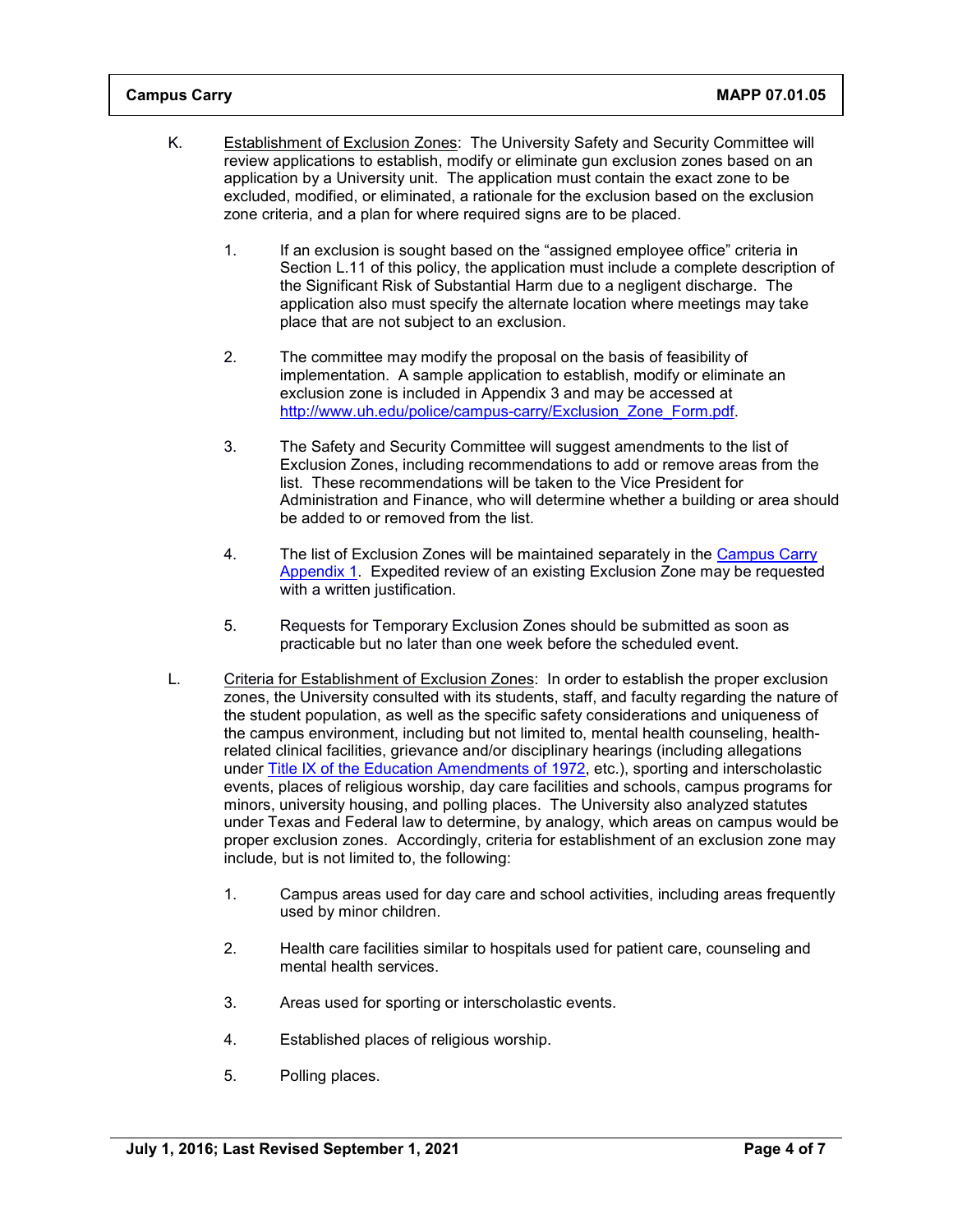- 6. Laboratory areas where dangerous materials and equipment or research animals are present.
- 7. University housing other than University Lofts.
- 8. Spaces used for discussions of grievance and/or disciplinary hearings or meetings. (These exclusions may be permanent or temporary based on usage of the spaces.)
- 9. Areas containing critical university infrastructure.
- 10. Areas where contractual or licensing obligations require the exclusion of firearms.
- 11. An assigned employee office for which the employee has demonstrated that the carrying of a concealed handgun by a license holder in the office presents a Significant Risk of Substantial Harm due to a negligent discharge of the handgun, and the president or president's designee has approved the employee's request that the office be designated as an area where licensed concealed carry of a handgun is not permitted.
- 12. Banks or credit unions.
- 13. Large-scale performance or sports venues during ticketed events, if a temporary exclusion is obtained pursuant one of the provisions of Section V.L.14.a-d below.
- 14. Areas where there are Reasonably Justified Safety Concerns on a Temporary Basis. These exclusions are limited to the following circumstances:
	- a. Where the requestor provides credible evidence that a concealed handgun on the particular premise creates a special danger;
	- b. For dignitary protection of public officials, judges, candidates, or public figures, upon a showing of credible evidence that there is a particular threat to security;
	- c. For activities which have a demonstrated history of violence;
	- d. For large-scale activities where the presence of alcohol, specific safety considerations, the uniqueness of the campus environment, or the specific threat of violence in conjunction with the activity, present a reasonable threat to health or safety.
- 15. Other areas prohibited by state or federal law.
- M. Appeal of Decision A license holder may appeal in writing a decision for a temporary exclusion zone based upon V.L.14 above, to the University of Houston Chief of Police. The written appeal must state the reason(s) that allowing concealed carry for the temporary exclusion does not present a safety concern. The Chief of Police may request additional information. The Chief of Police shall timely issue a written decision, including the reason(s) for the decision. The decision of the Chief of Police shall be final.
- N. Reporting Violations of this Policy: Any violations of this policy should be reported to UHDPS. UHDPS shall maintain a list of all handgun-related incidents and provide an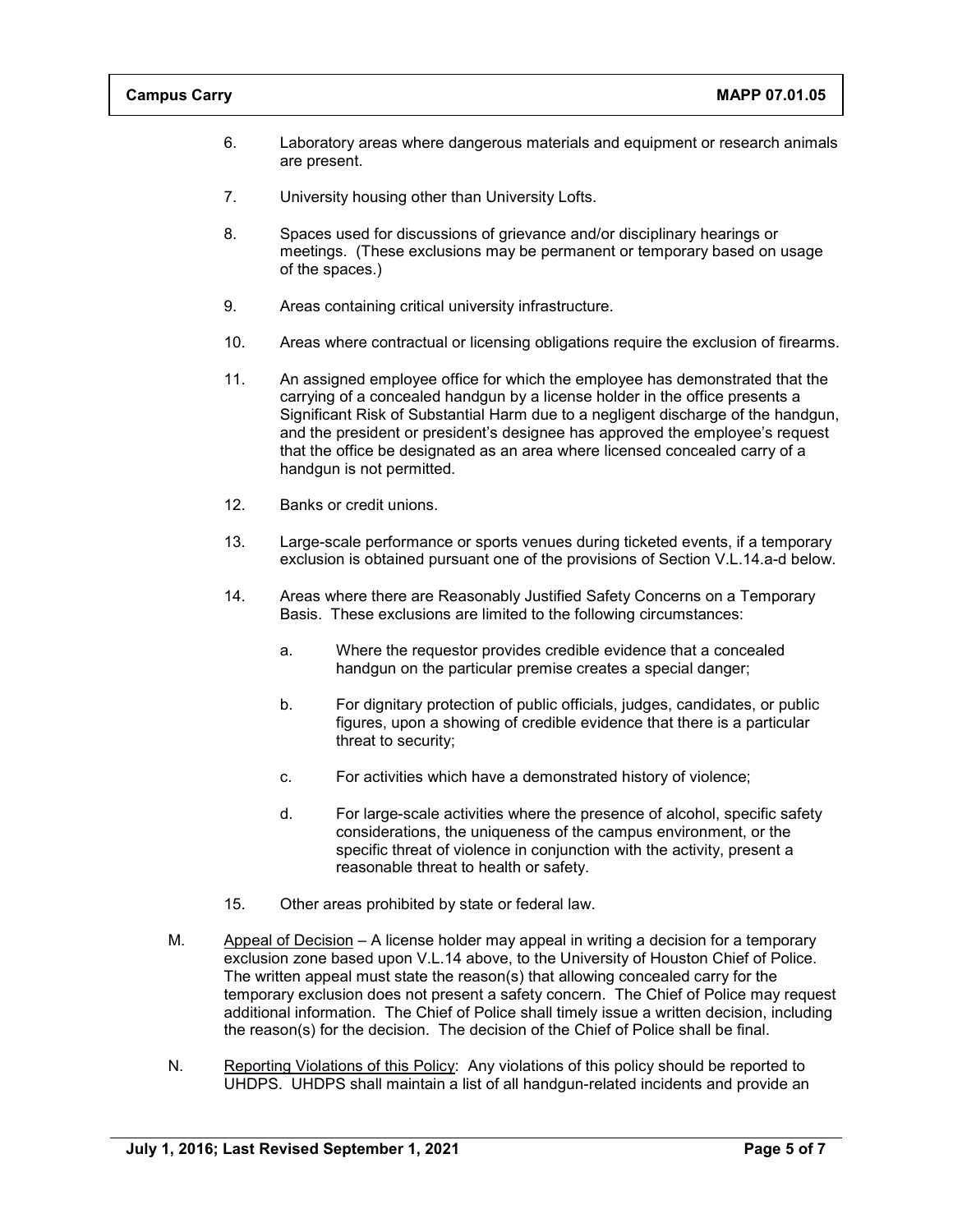annual report to the President.

- O. Reporting to Texas Legislature: In even numbered years by September 1, the University will submit a copy of its policy along with the justification used for development of the policy.
- VI. REVIEW AND RESPONSIBILITY

Responsible Party: Chief of Police

Review: Every five years

VII. APPROVAL

*/Raymond Bartlett /*

Senior Vice President for Administration and Finance

President

Date of President's Approval: September 1, 2021

*/Renu Khator/*

#### VIII. REFERENCES

[Texas Penal Code § 30.06](https://statutes.capitol.texas.gov/Docs/PE/htm/PE.30.htm#30.06) [Texas Penal Code § 46.03](https://statutes.capitol.texas.gov/Docs/PE/htm/PE.46.htm#46.03) Texas Government Code, [Chapter 411, Subchapter H](https://statutes.capitol.texas.gov/Docs/GV/htm/GV.411.htm) S.B. 11 (84<sup>th</sup> Texas Legislative Session - 2015) - "Campus Carry" Act H.B. 1927 (87th [Texas Legislative Session –](https://capitol.texas.gov/tlodocs/87R/billtext/pdf/HB01927F.pdf#navpanes=0) 2021) – Firearm Carry Act of 2021

# **Appendix 1**

## **Exclusion Zone by Building Number and Name**

**See University of Houston Department of Public Safety Website:**  [http://www.uh.edu/police/campus-carry/MAPP\\_07.01.05\\_Appendix1.pdf](http://www.uh.edu/police/campus-carry/MAPP_07.01.05_Appendix1.pdf)